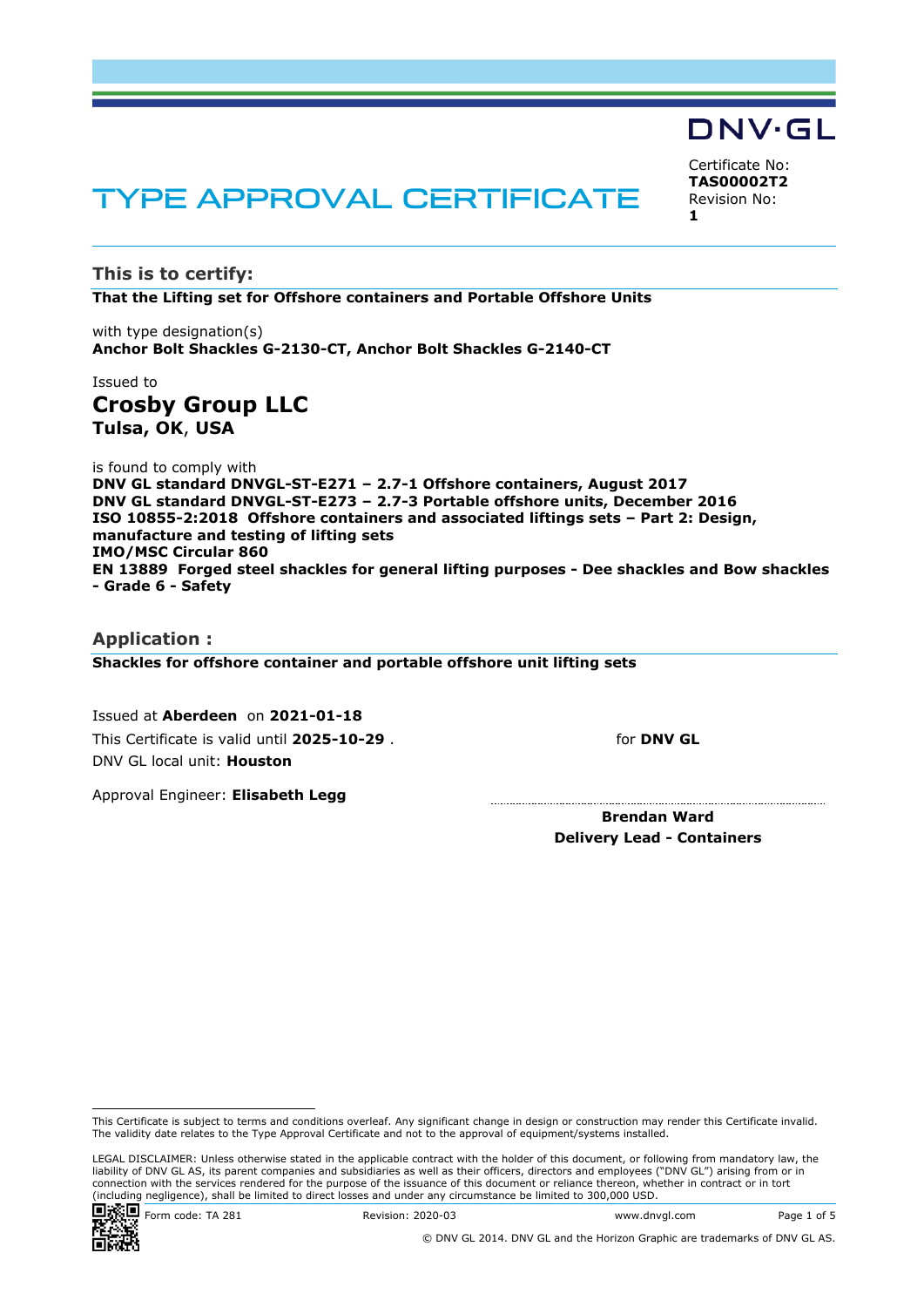Job Id: **262.1-007730-6**  Certificate No: **TAS00002T2** Revision No: **1** 

### **Manufactured by**

Manufacturing of the G-2130-CT and G-2140-CT products are undertaken at the following locations:

| <b>Place of manufacture</b>          | <b>Activities</b>                                                                     | <b>Local DNV GL Office</b> |
|--------------------------------------|---------------------------------------------------------------------------------------|----------------------------|
| McKissick Products, Tulsa, Oklahoma  | • forging of bows<br>• forging of pins<br>• machining of parts<br>• assembly of parts | Houston                    |
| Lebus Manufacturing, Longview, Texas | • QC activities such as material<br>testing and issuance of<br>certificates.          |                            |

### **Responsibility**

Crosby Group LLC takes responsibility that both design and production at all places of manufacture are in compliance with the Rules, Standards and/or Regulations listed on page 1 of this type approval certificate.

### **Product description**

This certificate replaces previous versions of TAS00002T2.

This type approval covers shackles for use in lifting sets for offshore containers certified in accordance with DNVGL-ST-E271 or DNVGL-ST-E273.

Detailed product information and range of certified products covered by this type approval are listed in Appendix 1.

### **Application/Limitation**

Minimum design temperature: -20°C

The minimum shackle working load limit (WLL<sub>s</sub>) shall be calculated in accordance with the strength requirements for lifting sets on offshore containers as given in DNV GL-ST-E271 section 8.

All production testing shall be carried out in accordance with DNVGL-ST-E271 and EN 13889, in agreement with the local DNV GL office. Material shall be Charpy impact tested in accordance with DNVGL-ST-E271 section 8.4.

The manufacturer shall issue product certificates in accordance with DNVGL-ST-E271 section 8.5. This certificate shall only be used for shackles certified in accordance with this type approval.

### **For shackles manufactured in accordance with DNVGL-ST-E273**

Prior to selection of shackles, the minimum required working load limit (WLL) shall be determined in accordance with the strength requirements for lifting sets on portable offshore units as given in DNVGL-ST-E273 section 7.3.3 and must be approved by DNV GL. Resulting sling force (RSF) can be found in the Design Verification Report (DVR) issued by DNV GL for the portable offshore unit.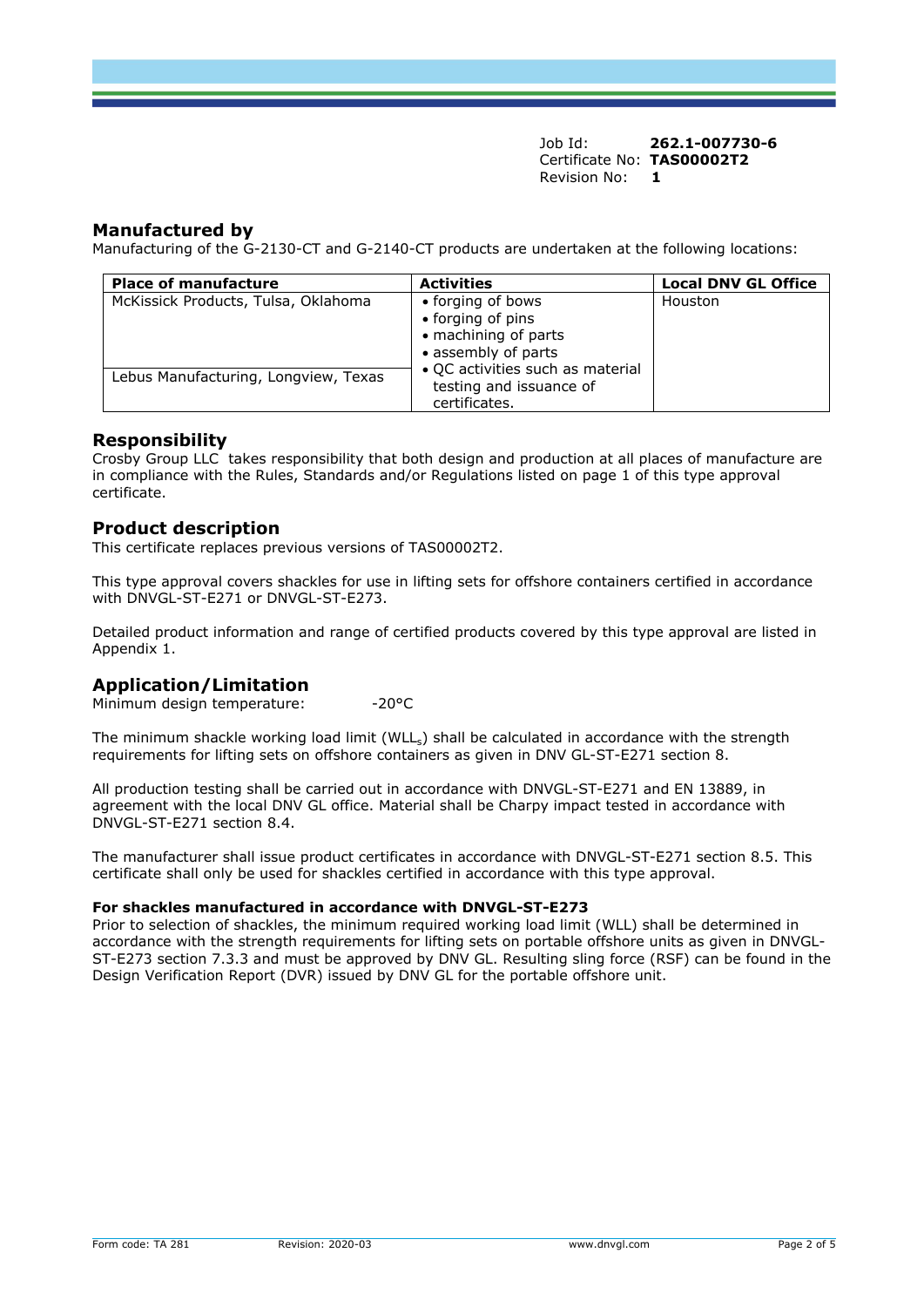Job Id: **262.1-007730-6**  Certificate No: **TAS00002T2**<br>Revision No: 1 **Revision No:** 

# **Type Approval documentation**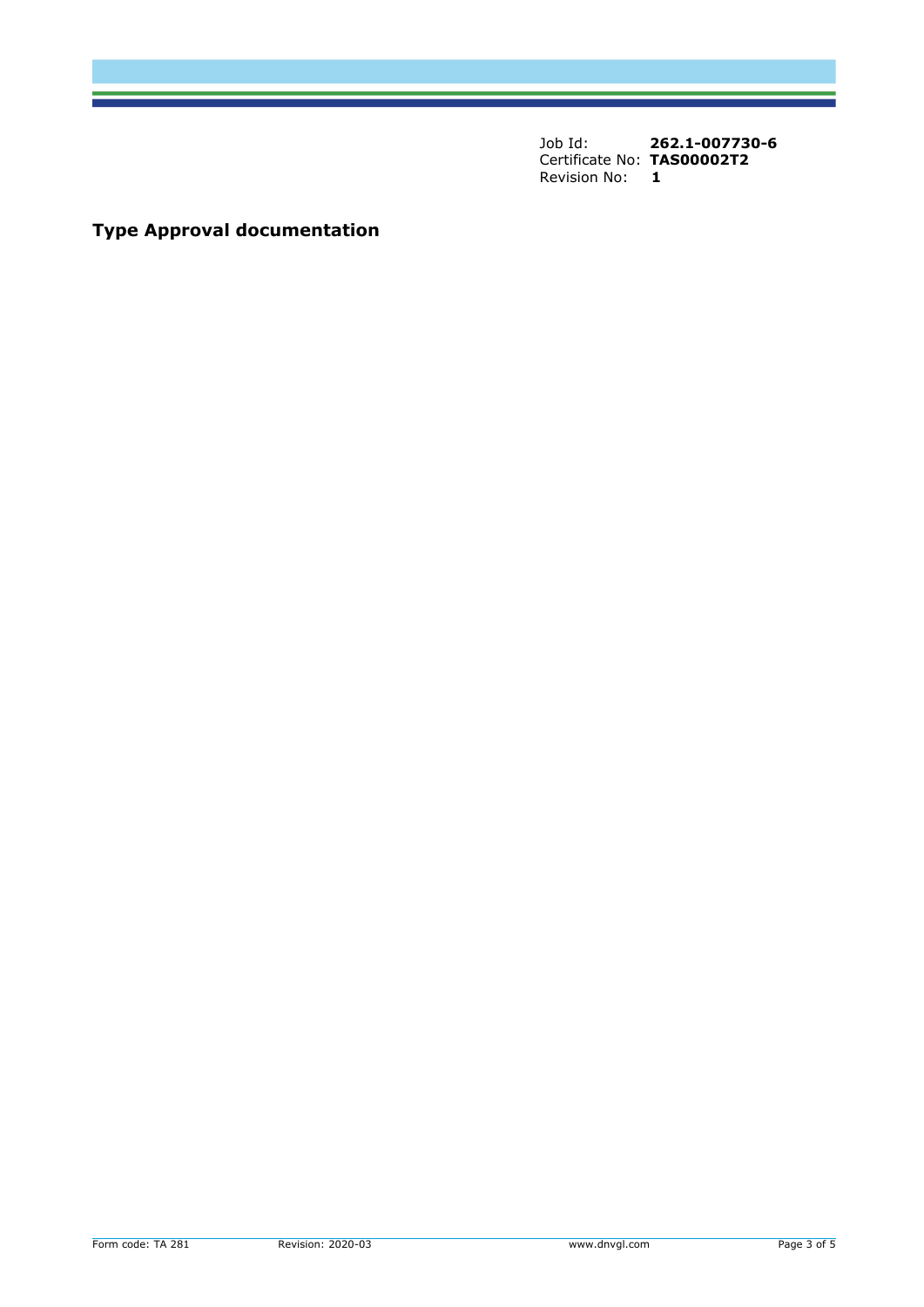Job Id: **262.1-007730-6**  Certificate No: **TAS00002T2** Revision No: **1** 

### **Tests carried out**

Prototype testing shall be carried out in accordance with DNVGL-ST-E271 and EN 13889.

### **Marking of product**

Components shall be marked in accordance with DNVGL-ST-E271 section 8, DNVGL-ST-E273 section 7, EN 13889 and Crosby Group LLC internal procedures.

### **Periodical assessment**

In order to maintain the validity of this type approval, periodic assessments shall be carried out by a DNV GL surveyor. Intervals between assessments shall not exceed 12 months.

### **END OF CERTIFICATE**